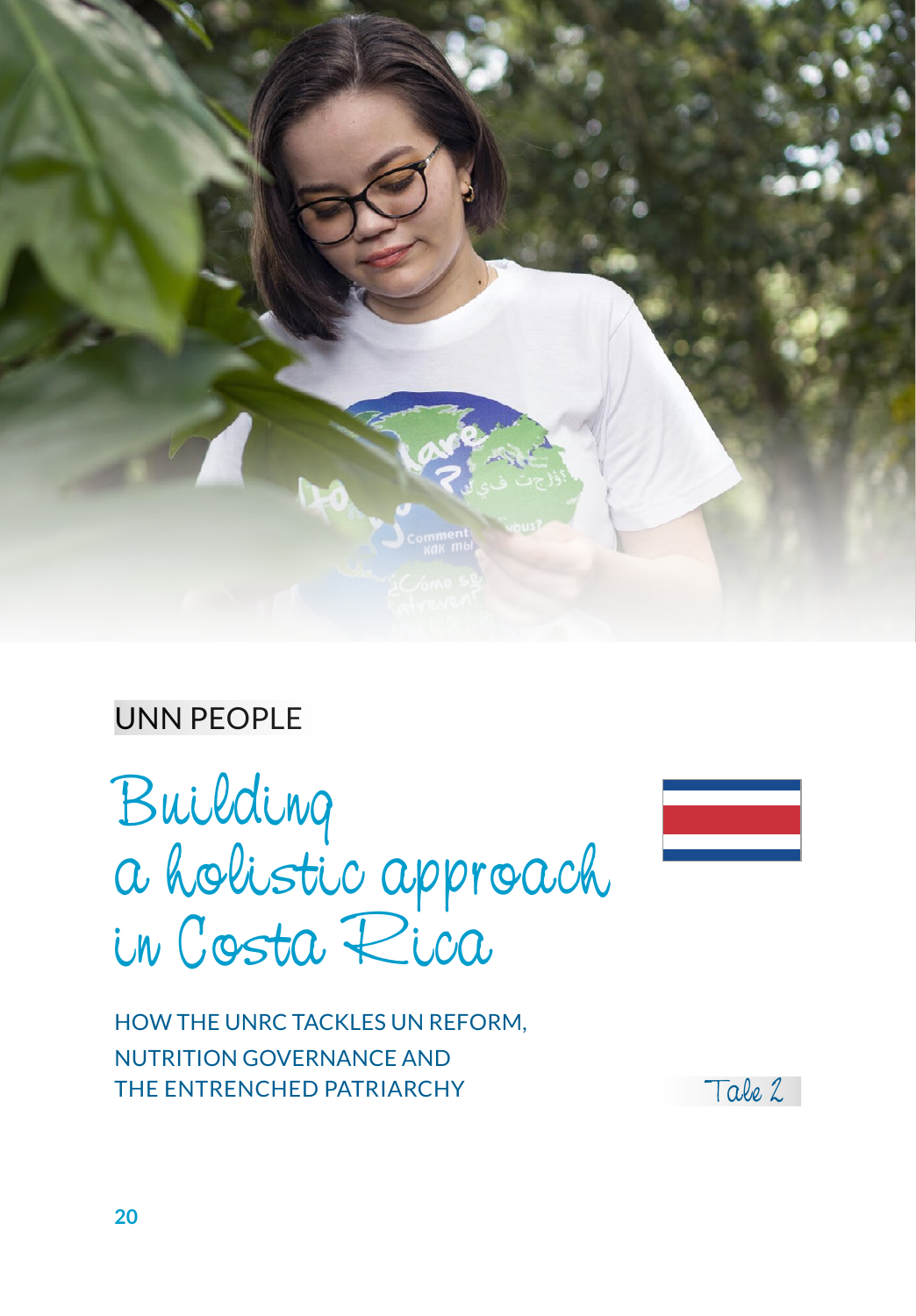The day I spoke to Alice<br>Shackelford, the United<br>Nations Resident Coordinator<br>of Costa Rica <sup>3</sup> the arrival of the UN High Shackelford, the United Nations Resident Coordinator of  $\overline{\text{Cost}}$ a Rica, $^3$  the arrival of the UN High

Commissioner for Human Rights was imminent, along with unseasonal rain. In the face of the mounting pressure of the day, Alice was fully present and sincere, with a refreshing level of honesty about the issues. As the interview progressed, this kind of focused attention was evident in her approach to a spectrum of issues she handles as Resident Coordinator  $-$  including the gender bias she overcomes daily.



*Alice Shackelford, United Nations Resident Coordinator of Costa Rica, visits programming site in the north, 2018* UN Resident Coordinator's Office, Costa Rica

Worldwide, 55 percent of United Nations Resident Coordinators (UNRCs) are women and 45 percent are men. Gender parity has been reached and exceeded.<sup>4</sup> Even so, the acceptance of a woman wielding power continues to be a complex issue, one that Alice negotiates with the same courage and hope she brings to the Sustainable Development Goals (SDGs).

Meeting these by 2030 is a challenge for Costa Rica, and one of the common denominators of the seventeen goals is nutrition. Costa Rica faces a triple burden of malnutrition — micronutrient deficiencies; overweight and obesity; and stunting — with the current prevalence of overweight among under5s at 8.1 percent, overshadowing stunted under5s, at 5.6 percent. Anaemia impacts almost 25 percent of pregnant women, while nearly one-third of adults are obese (31.5 percent).<sup>5</sup>

<sup>3</sup> Alice Shackelford has since taken up duties as the United Nations Resident Coordinator in Honduras.

<sup>4</sup> United Nations. *Gender Parity Strategy webpage.* Available at https://reform.un.org/content/gender-parity-strategy.

<sup>5</sup> SUN Movement Secretariat. 2019. *Scaling Up Nutrition (SUN) Movement Progress Report 2019: Costa Rica country profile.* Geneva. Available at [https://scalingupnutrition.org/wp-content/uploads/2019/10/SUN\\_Report\\_EN\\_2019\\_](https://scalingupnutrition.org/wp-content/uploads/2019/10/SUN_Report_EN_2019_Country_Costa_Rica.pdf) [Country\\_Costa\\_Rica.pdf.](https://scalingupnutrition.org/wp-content/uploads/2019/10/SUN_Report_EN_2019_Country_Costa_Rica.pdf)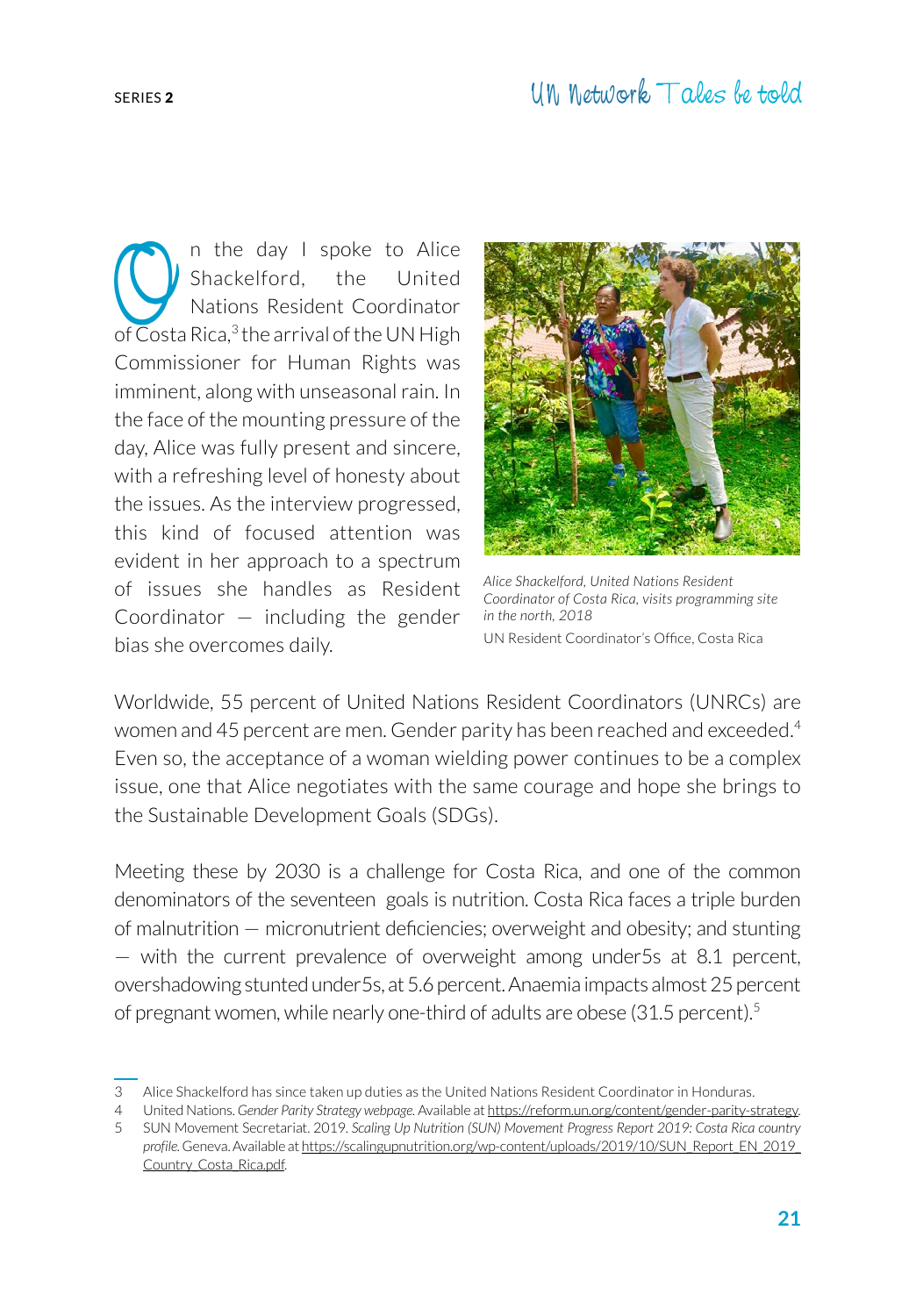Growing inequalities are impacting social, economic and environmental development of the country and require structural changes and reforms. At the same time, climate change is another factor that will impede the country's ability to meet the SDGs. Along with El Salvador, Guatemala, Honduras, Nicaragua and Panama, Costa Rica is part of the 'dry corridor',<sup>6</sup> where ecosystems are characterized by drought, excessive rain and severe flooding — negatively impacting agricultural production.

Many of Alice's observations touched on the idea that UNN is a helpful platform for cultivating the collective spirit of various agencies and translating it into action in support of country priorities. While progress is being made on many fronts, Costa Rica is still not expected to meet the 2030 global targets for anaemia in women of reproductive age, low birth weight, adult obesity (neither among men or women) and health conditions such as diabetes, which can be triggered by poor dietary practices.<sup>7</sup> My conversation with Alice offers some insights as to why this might be as well as her hopes for the country.

#### **Question 1:** *What are the three most pressing issues Costa Rica faces currently?*

osta Rica is a country with a complex bureaucracy. It has more than 300 public institutions which make governing complicated in terms of decision-<br>making and authority. Second, the political and social polarization in the osta Rica is a country with a complex bureaucracy. It has more than 300 public institutions which make governing complicated in terms of decisionmaking and authority. Second, the political and social polarization in the politics, creating a strong divide when it comes to some specific human rights

<sup>6</sup> FAO. 2015. *Disaster Risk Programme to strengthen resilience in the Dry Corridor in Central America*. Available at https:// www.preventionweb.net/publications/view/46281.

<sup>7</sup> Development Initiatives Poverty Research Ltd. 2019. *Global Nutrition Report; Costa Rica country profile.* Available at https:// globalnutritionreport.org/resources/nutrition-profiles/latin-america-and-caribbean/central-america/costa-rica/.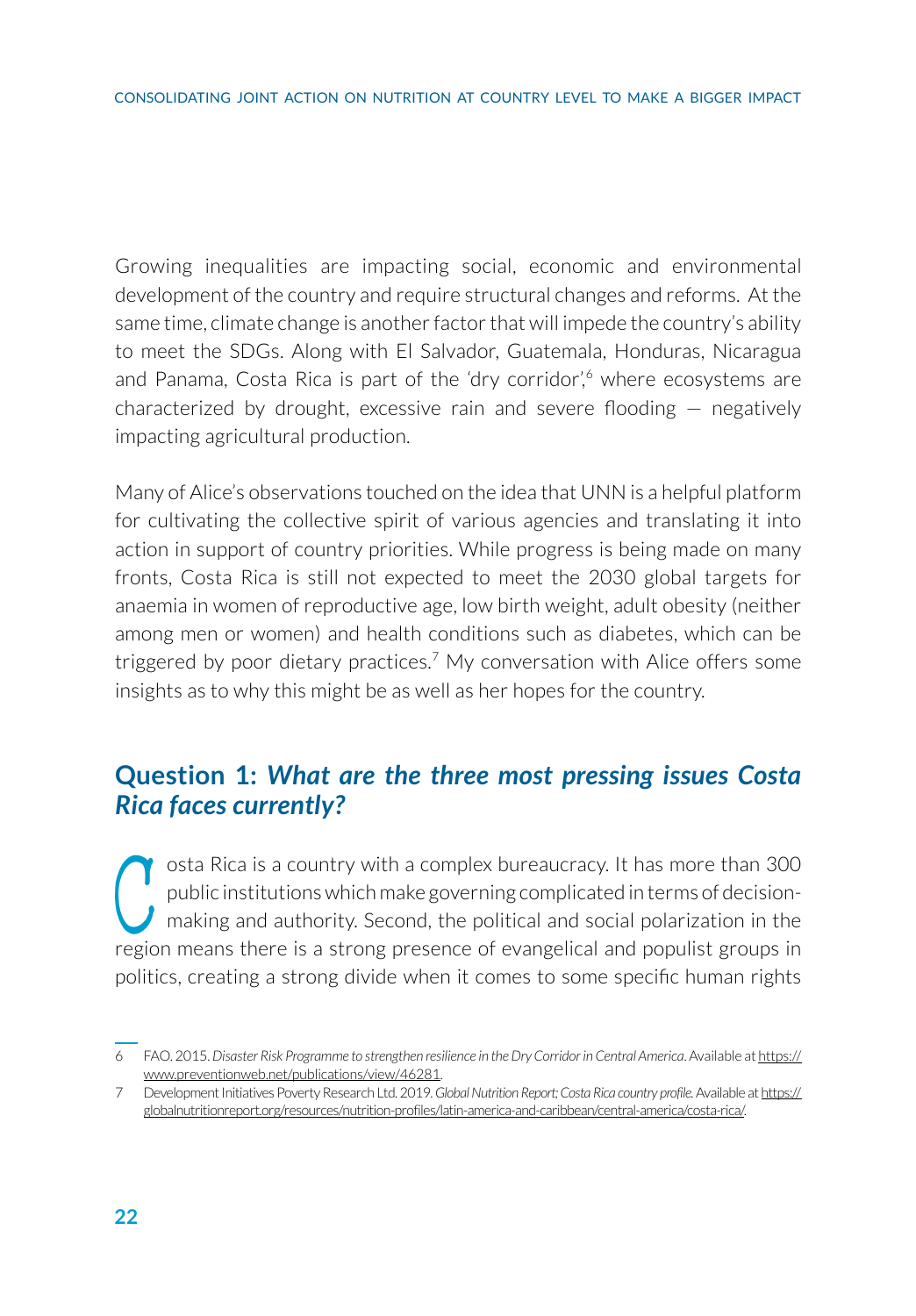issues, such as lesbian, gay, bisexual, transgender and intersex (LGBTI) people and women's sexual and reproductive rights. Finally, the issue of economic growth, or low productivity. [They have] huge fiscal problems where the majority of the GDP goes just to pay the interest of public debt and there is high fiscal evasion. This directly impacts the 2030 Agenda and the capacity to make critical changes and investments.

### **Question 2:** *Describe your role in coordinating the Nutrition agenda.*

The 2030 Agenda makes a strong argument for the need to coordinate<br>amongst agencies, and the United Nations Development System reform<br>has helped this even more. This is now a clear directive and an excellent<br>cool for UNRCs amongst agencies, and the United Nations Development System reform has helped this even more. This is now a clear directive and an excellent tool for UNRCs to further enhance. At the same time, facilitating joint in-depth analysis of the country and alignment with SDGs is another critical entry point where the engaged agencies can see the value to connect the dots. In Costa Rica, we have established a working group on nutrition [as part of the UN Network] with a joint workplan to be able to support government more strategically.

The visits of the Assistant Secretary-General (ASG) for SUN and the Global Coordinator of the UN Network were extremely useful to further incentivize a holistic approach. My role has been to build upon these incentives. In this way, I was able to coordinate better with government and advocate for a re-strengthened focus on the nutrition agenda — and the SUN [Movement] in particular. Now the national SUN is much stronger and better placed to drive public policy and strategic interventions with inclusion of various ministries as well as non-governmental actors.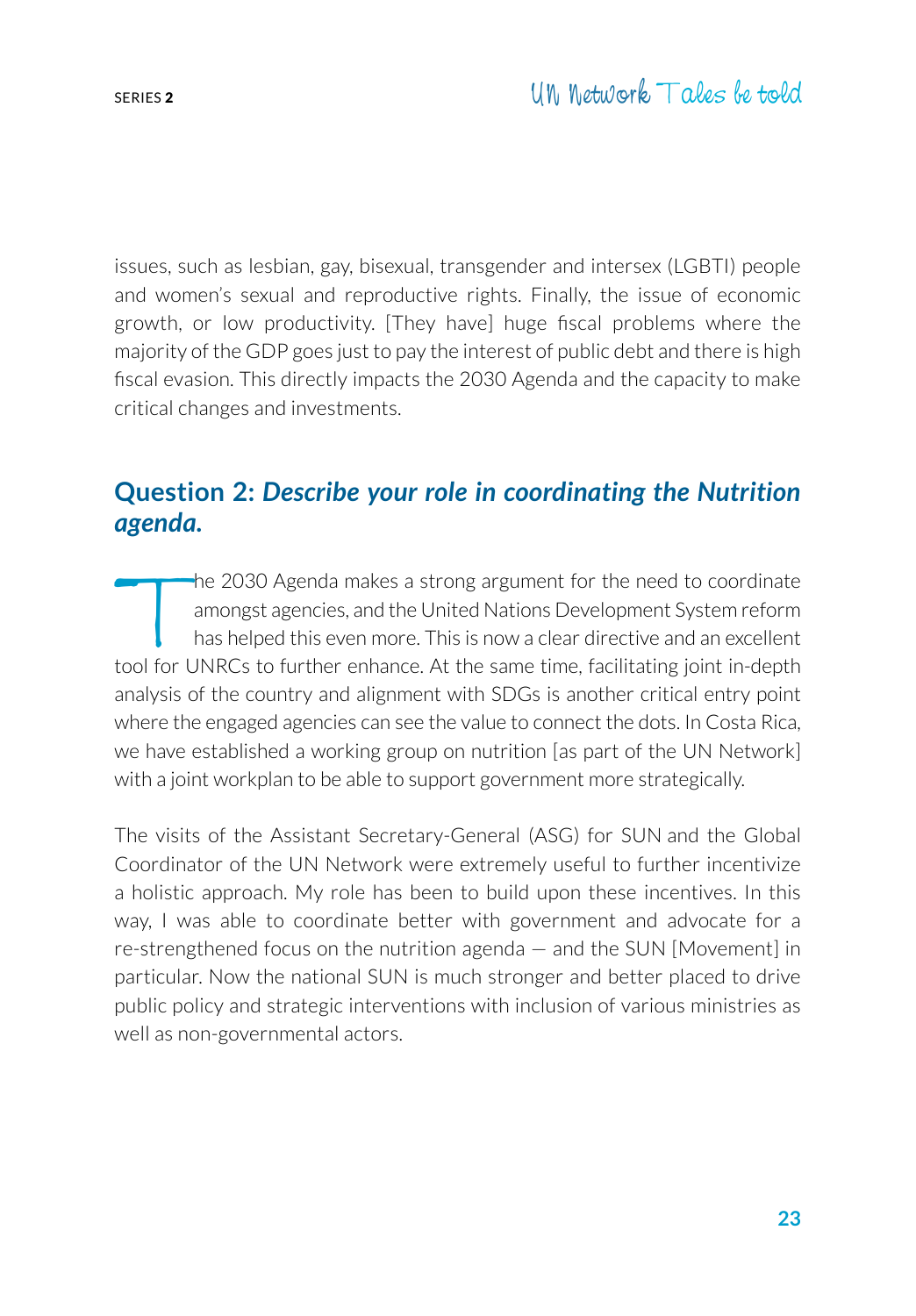# **Question 3:** *How have you worked with the diverse components of nutrition to bring resident and non-resident United Nations agencies (RAs and NRAs) to develop a common response to support the government?*

It is not easy to engage NRAs on this specific issue. For example, WFP has never engaged with us on this. Another important element is reaching an agreement with government – after much resistance – to include the private has never engaged with us on this. Another important element is reaching an agreement with government — after much resistance — to include the private sector in the coordination mechanism.

Only a truly multi-sectoral approach can support an effective and resultoriented nutrition agenda with a human rights-based approach. In this regard, the national pact Costa Rica signed on the 2030 Agenda with all sectors (three state powers, the electoral commission, civil society, faith-based organizations, municipalities, private sector, trade unions and others) creates a platform to position the nutrition agenda with [a] multiplying effect.

Four years ago, the SUN agenda was not receiving attention or dedication until the UN RCO [Resident Coordinator Office] started to re-engage with them to provide strong technical support as well as a political momentum. We found a great champion in the Ministry of Health to work with, which has helped the follow-up. This was further supported from the two visits from Gerda Verburg, [the Coordinator of the SUN Movement] and the visit of the Coordinator of the UN Network of the SUN, and follow-up by the same agencies. The SUN Secretariat is very active in engaging with Costa Rica, providing input, incentives and information.

Costa Rica has very high human development indicators and has positioned itself as a model in terms of social protection and environment development. This often means that it is not seen as country where issues of poverty and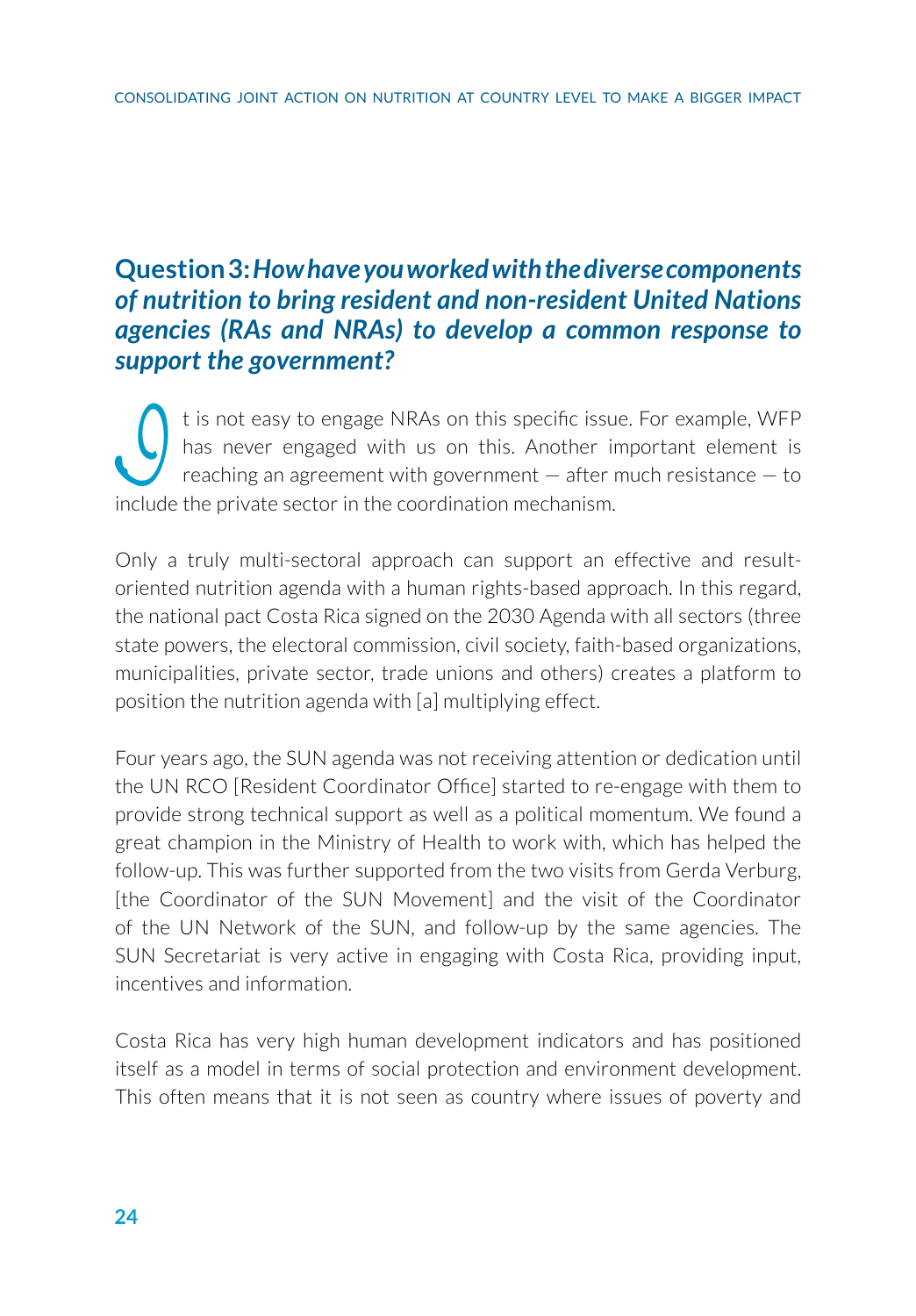nutrition are on the top of the agenda and the reduction in ODA has made it more challenging. However, the strategic use of data to identify the increased rates of obesity and overweight in adults as well as children, and even very small children has [made its urgency evident].

#### **Question 4:** *How do you approach the role of the UN RC?*

am a strong believer that the UN has to be coordinated at country<br>level. The comparative advantage of the UN in the  $21^{st}$  century,<br>where there are so many actors, has to be a united one to support<br>a multidimensional app level. The comparative advantage of the UN in the 21st century, where there are so many actors, has to be a united one to support a multidimensional approach to development. I am also a strong believer in the reform, which puts forward the stronger role of the RC in this process. [My role is] facilitating, convening, enunciating the connections between agencies to encourage them to think beyond their usual turf. This applies to nutrition issues as well. The issue of coordination is key for the RC, linked to the national and regional level, and bringing in alliances with civil society. This naturally requires a strong leadership by the government.

#### **Question 5:** *Can you give me an example of one of the ways you've put this approach into action?*

Then I arrived, Scaling Up Nutrition was quite dead. By reactivating<br>that, appointing a focal person in the RC office, and engaging with<br>key actors and stimulating UN agencies, we have strengthened the<br>SLIN Movement with t that, appointing a focal person in the RC office, and engaging with key actors and stimulating UN agencies, we have strengthened the SUN Movement, with the government in the lead, focused on key challenges such as obesity and overweight. In the beginning, the government was closed to the idea of bringing in civil society, but now we've managed to emphasize the importance of bringing in these partners for a wider coordination.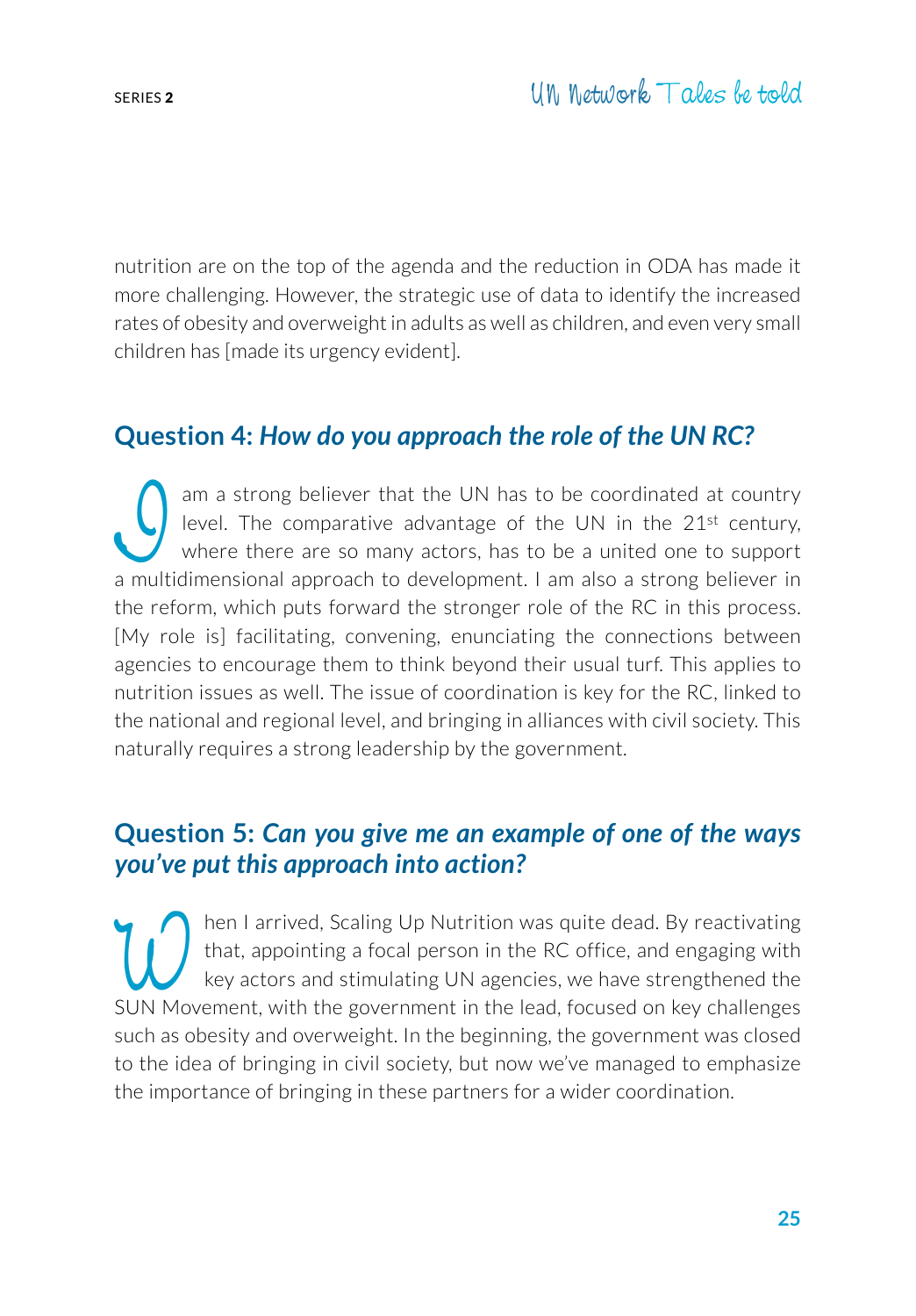For nutrition, we look at what the three main agencies — UNICEF, FAO and WHO – bring to the table, and make sure this happens in an articulated and coordinated manner. There was a need to bring the agencies around the table given that was not happening beforehand. We also have a civil society advisory group to strengthen alliances for key advocacy areas, and we hold a regular development partners meeting for this purpose. Naturally, we're working on engaging other agencies like [the United Nations Development Programme, the Office of the United Nations High Commissioner for Refugees and the International Organization for Migration], given the huge issue with refugees (asylum seekers) and migrants (regular and irregular).

#### **Question 6:** *How has the UN Network supported you?*

ost of all, the visits have been appreciated. In 2019, we had the visit of Purnima, [current Director of the UN Network]. [She was] liaising with donors and development partners. We need regular follow-up to help the team of Purnima, [current Director of the UN Network]. [She was] liaising with donors and development partners. We need regular follow-up to help the team here to strengthen the relationships. Funding continues to be an issue given the upper middle-income level graduation of Costa Rica. They also give us technical support on administrative processes and reporting as well as incentives to enhance mapping interventions across the UN System and building innovative partnerships.

#### **Question 7:** *What challenges do you face building coalitions?*

There is still a fear within the UN that working together takes away<br>the individual role and positioning of the agency. Resistance within<br>the UN System is evident at national and international levels and<br>requires strong st the individual role and positioning of the agency. Resistance within the UN System is evident at national and international levels and requires strong stewardship and institutional change. A lot of agencies still do not receive enough incentives and directions from HQ to invest in inter-agency work.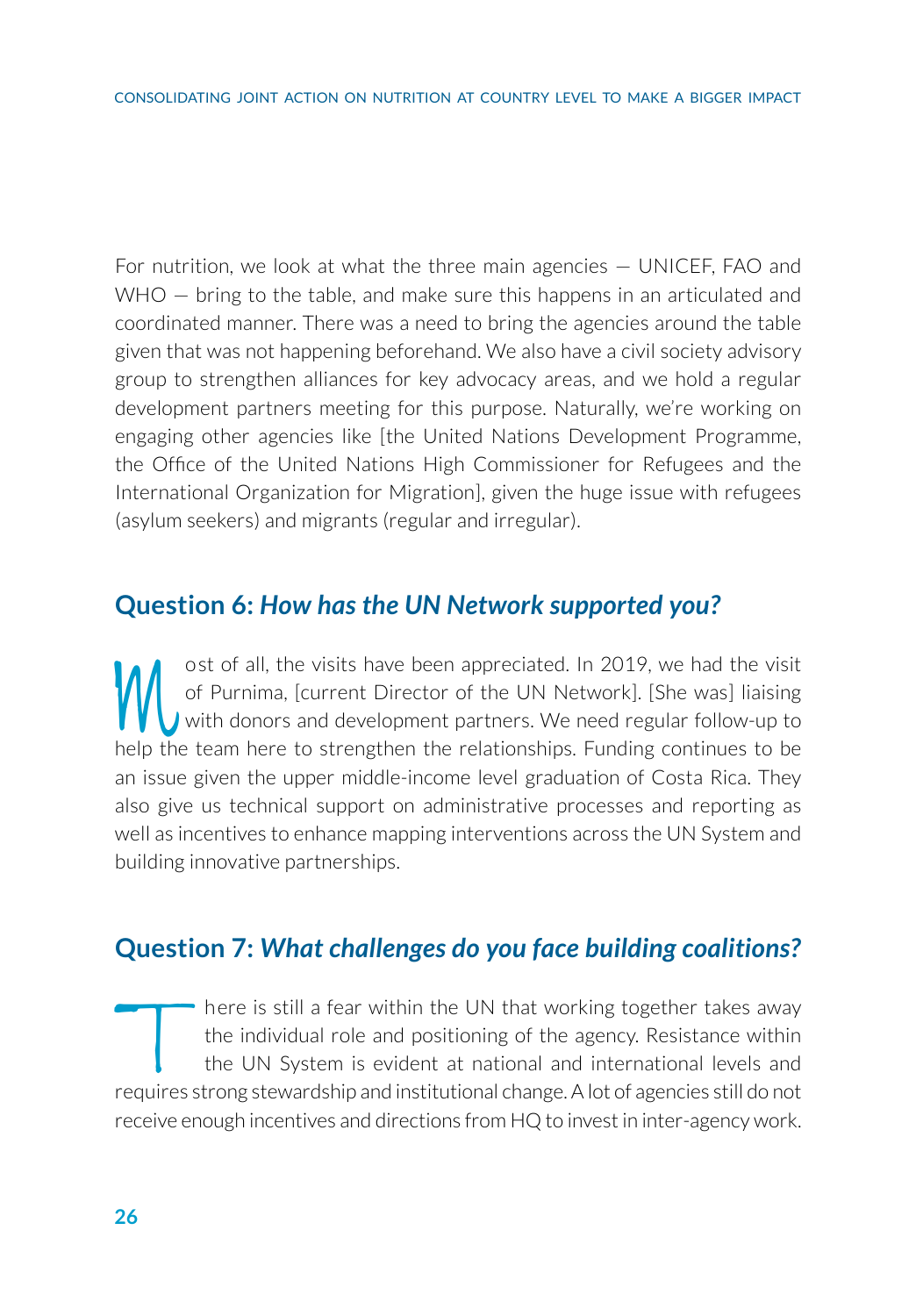# **Question 8:** *What's the way forward?*

- Strengthening nutrition governance in a more articulated manner with a strong human rights-based approach around the most excluded groups and patterns of inequality.
- A clear leadership in government on the issue. Not just the Ministry of Health, but also other actors.
- Finally, to strengthen knowledge management and sharing within the government.

Next year we will call for a more inclusive meeting of SUN, including civil society and the private sector to support public policy on nutrition, and to give it stronger internal coherence. [We need to] work on local level in the municipalities and the communities in the valleys around San José; get out of the coast to the border areas where there are many challenges.

## **Question 9:** *What is your experience being a female leader in the context of Central America?*

Thank you for asking. The UN has made a lot of effort to put women<br>in positions of leadership, but the males now need to accept women<br>in those positions. Male chauvinist and patriarchal attitudes are<br>still present within t in positions of leadership, but the males now need to accept women in those positions. Male chauvinist and patriarchal attitudes are still present within the UN System. That is a reality that women in power still face. You are treated differently. You are commented on differently. If you are energetic, you are hyperactive. If you feel committed to an issue, you're emotional. These kinds of things are heavy and very present. That's not always easy.